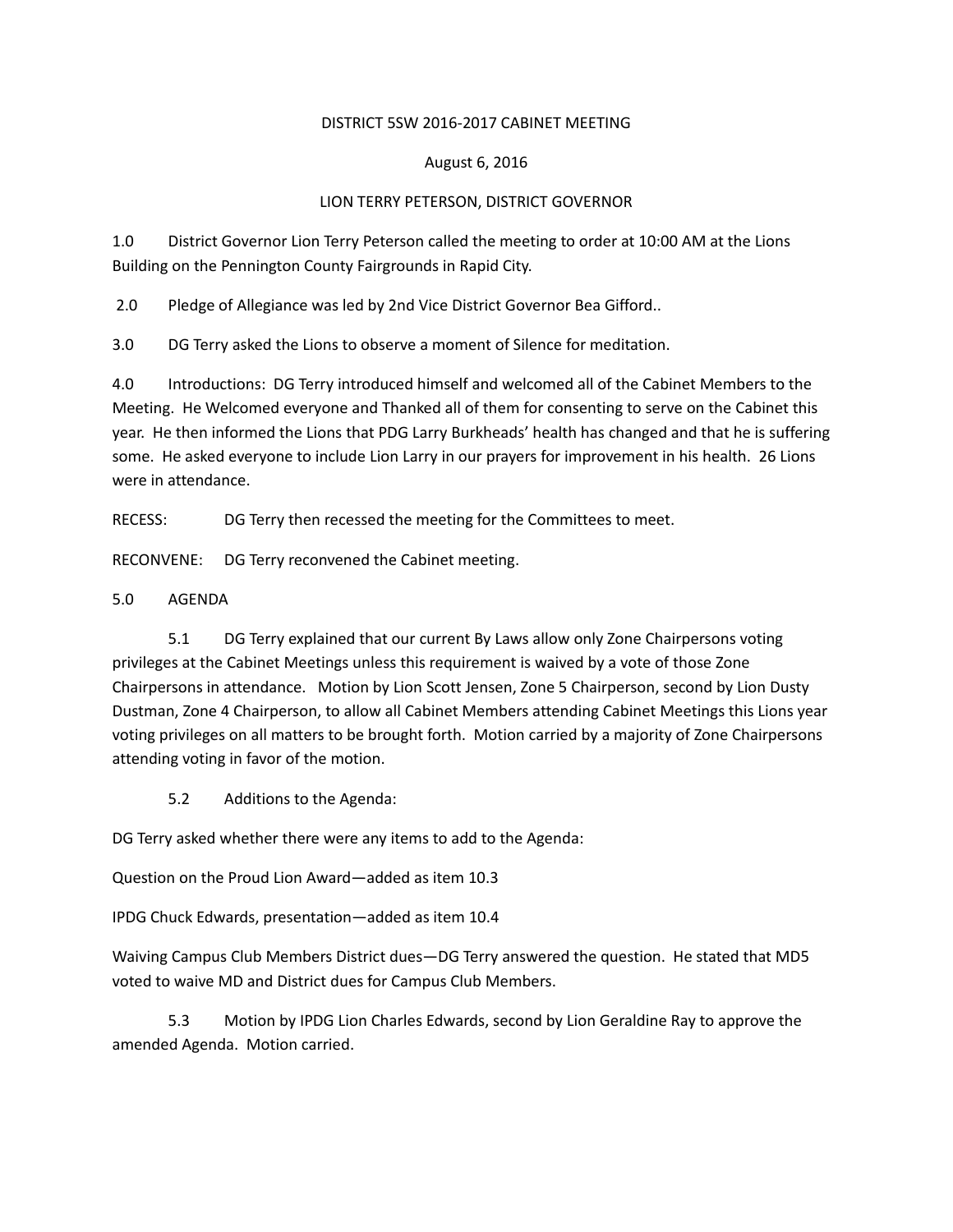#### 6.0 SECRETARY REPORT:

Lion Neil asked that everyone present sign the attendance sheet. New Directories are available today. Each Cabinet Member is to pick one up for themselves and 3 for their Club. He also asked everyone to look at their information in the new directories and let him know of any errors. He also noted that he will be sending the Club of the Year Criteria out to Clubs following adoption of the criteria at todays meeting. DG Terry asked Lion Neil to discuss the change from last years criteria for this year. The only change is in giving additional points for Clubs who do projects relating to the 4 Areas designated as Centennial projects-Youth, Vision, Environment and ????. No limit on how many projects that the Club can do in order to receive credit.

6.1 Lion Neil pointed out that Minutes of the May 9, 2016 Cabinet Meeting were emailed out and that copies are available today. Motion by PCC Lion Ken Wetz, to approve the minutes, second by IPDG Lion Chuck Edwards. Motion carried.

6.3 Lion Neil noted that the MMRs and MMAs are just now coming in for July. Lion Neil will be sending instructions out to Club Treasures next week about who to send reports to this year. He will also include the 2016-2017 Club of the Year Criteria.

6.4 No communications to report.

6.5 Approval of report: PDG Lion Gary Watzel moved to approve the report, second by Lion Jan Ends. Motion carried.

# 7.0 TREASURES REPORT:

7.1 Proposed 2016-2017 budget: Lion Richard Waits presented DG Terrys' proposed budget. IPDG Chuck asked whether Committee Chairpersons would be able to present expense vouchers for mileage whether to Club visits or Cabinet Meetings. As Diabetes Committee Chairperson, he is offering to all Clubs that he would do Club visits to talk about Diabetes. Under the propsed budget, there is no allowance for any expenses. DG Terry asked him for a figure. His response was \$250. DG Terry said that that amount would be put into the budget. Discussion ensued about other Cabinet and Committee members travel expenses. DG Terry stated that those would be covered under line item 507, Travel & Meetings. Concern raised on whether the \$1000 would be adequate. DG Terry noted that the proposed budget has a projected balance of positive \$1490. Motion by PDG Lion Gary Watzel to reimburse Cabinet Members for mileage at the rate of 0.25 per mile for this Lions year. Second by IPDG Lion Chuck Edwards. Motion carried.

Motion by PDG Lion Ken Gifford to approve the proposed budget. Second by Lion Marjorie Adams. Motion carried.

7.2 Club Dues: Lion Richard reported that First half Club dues notices were sent out on July  $29<sup>th</sup>$ . Several Clubs have sent their checks already. Question asked about the recent MD dues increase. At the most recent MD Convention, a motion was approved to increase the MD dues by \$2 per year for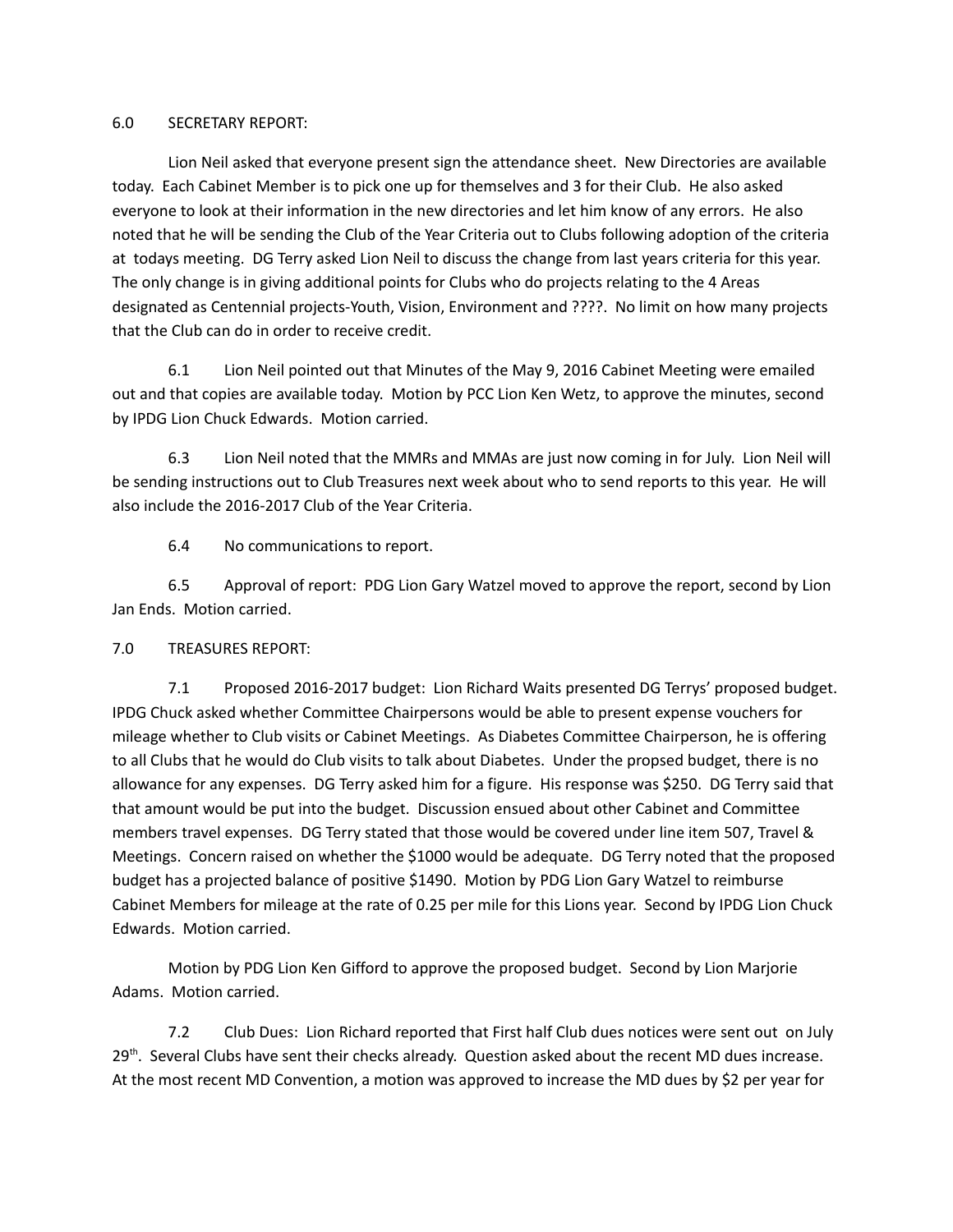the next 3 years, a total of a \$6 increase. It was reported that the MD Council of Governors assured the Lions that they would re-look at the increase the next 2 year before just automatically increasing it.

7.3 Delinquent Clubs: 2 Clubs have not paid their dues from last year. They have been talked with and arrangements are being made to get up to date.

7.4 Expense vouchers will be updated very soon and sent out to Cabinet Members.

7.5 Financial Institution: Lion Richard requested that the District select Black Hills Community Bank. Motion by Lion Linda Vollmer to select BH Community Bank, second by PDG Lion Gary Watzel. Motion carried.

7.6 IRS SECTION 501(C)4 UPDATE: Treasure Lion Richard recently learned of a change in this IRS Code Section. It affects Social Welfare Organizations. The IRS has lost track of a bunch of these tax exempt organizations. As of July 1, 2016, the IRS is attempting to contact all these type of non-profits. Those organizations are to file a new form, Form 8976, at a cost of \$50. Deadline to file is September  $16<sup>th</sup>$ , 2016. Those filing late will be subject to a \$20/day penalty.

Lion Richard noted that most Lions Clubs have been designated as 501(c)3 non-profits and are not affected by this recent ruling. Lions Clubs need to investigate their status. A reminder was given that 501(c)3 non profits still do have to file annual reports, usually a 990 or 990N.

7.7 Approval: Motion by Lion Dusty Dustman to approve the report and to file it for audit. Second by Lion Michael Reade. Motion carried.

- 8.0 DISTRICT GOVERNOR REPORT:
- 8.1 2016-2017 District Governor Goals:

DG Terry announced that his personal theme this year will be "Together, we Lions can make a difference".

His  $1<sup>st</sup>$  and a personal goal will be that each Club add 3 new members this year. Our District Membership is quite low and each of us can help change that.

His  $2^{nd}$  goal is that each of us as individual Lions Members and we, as Clubs, utilize social media more to promote Lionism. Very soon, he plans to send a District Governors letter to Club Presidents offering them the help of Cabinet Members in any area of concern to the Club, if they wish to take advantage of this opportunity.

Other goals are to conduct Zone Chairperson Training again next Spring along with Club Officer Trainings. He also plans to offer Guiding Lions Training. He plans on starting one New Lions Club in the District. He will be encouraging more younger members and hopes to see the dropped numbers be reduced by 30%. He informed the Cabinet that he plans to utilize the District Governor Team concept. As part of this, he has held one Team Meeting in July and has another planned for September.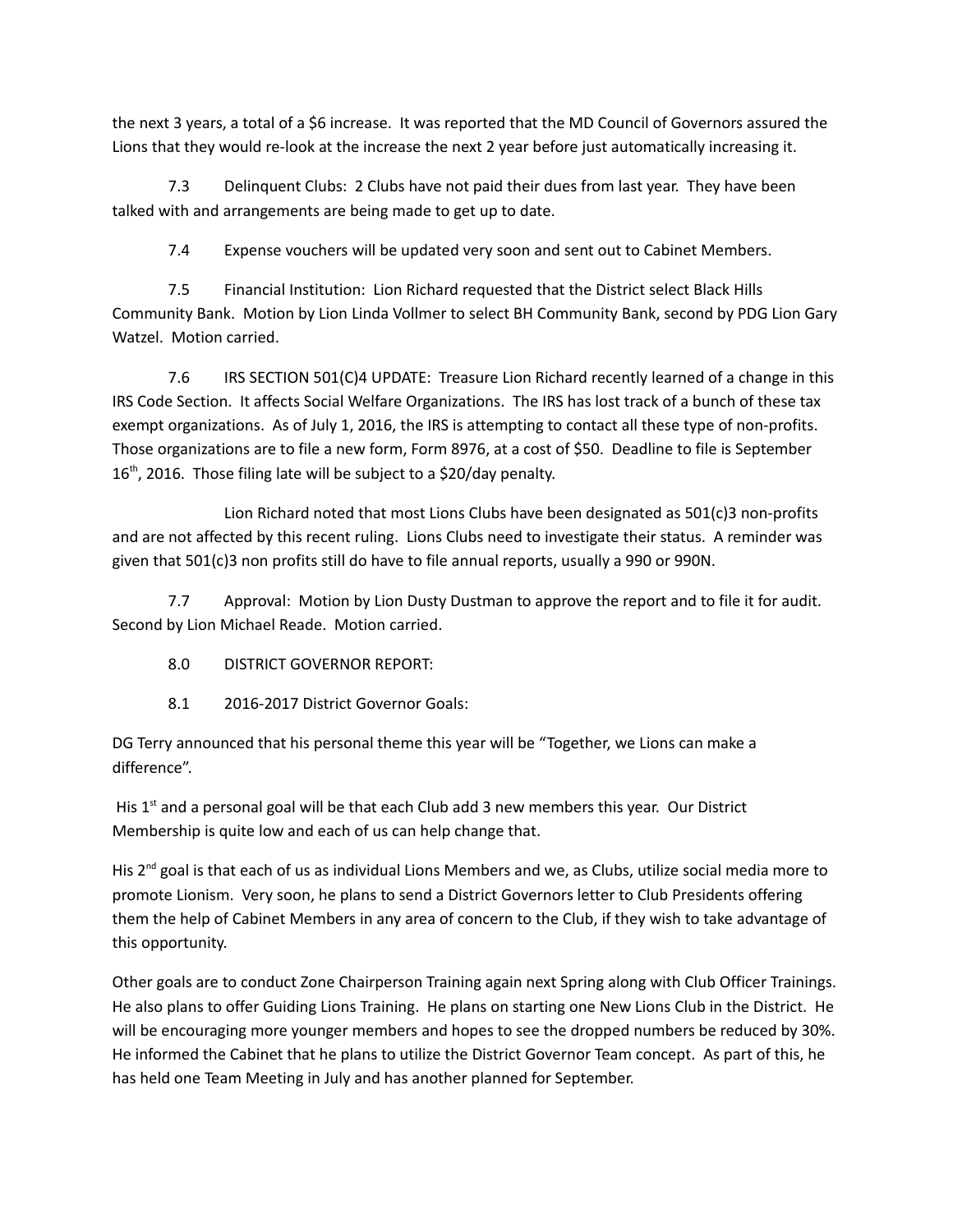### 8.2 Club visitations

DG Terry stated that he plans to do all of the Club visitations this year. He will be asking each of the Vice District Governors to go with him to 10 of the visitations. This will give the Clubs an introduction to the VDGs and will give the VDGs an opportunity to meet Club Members.

8.3 Club of the Year Award Criteria: DG Terry asked Lion Neil to explain the criteria. Lion Neil stated that there is only 1 change for this year and that is that Clubs will receive 10 extra points per centennial project that is done. Motion by Lions Dusty Dustman, second by Lion Chuck Edwards to accept the Club of the Year Award criteria. Motion carried.

In wrapping up, DG Terry noted that several Lions have been very helpful to him in getting his year off to a great start. He thanked Lions Gary Johnson, Dick Waits, Ken Gifford, Ken Wetz, John Daum, Galen Jones. Jan Endes and Neil Vollmer.

### 9.0 COMMITTEE REPORTS:

9.1 ADMINISTRATIVE COMMITTEES: PCC Ken Wetz filling in for 1<sup>st</sup> VDG Tim Brown.

DISTRCIT MEMBERSHIP: PCC Ken stated that he and others are still working on Whitewood. They have about a dozen to 15 prospects and will be spending more time this Fall in finding the other few needed to Charter a Club. He is requesting that the Zone Chairs select a community in their area that they would like to work in to start a new Club. He would like to set up a 3-5 year plan on prospective communities.

DISTRICT WEB SITE: Lion Ted Pukas, PDG. He plans to add the current Club Officers to the web site. He stated that updating the site is crucial so that information is current. He asks Clubs to keep him informed of updates within their Club. He has put the Fall Rally agenda and registration form on the site. Cabinet minutes are posted there also. He has had one prospective Lion contact him because of her visiting the site. He states that the website has almost limitless possibilities for information dissemination.

CONSTITUTION AND BY LAWS: Lion Stan Anker informed the Cabinet that Lions International has a new document that lists mandatory changes that Districts need to make. Lion Stan will be watching for further information from International and sharing it with Lions.

MEMBER ORIENTATION: Lion Mike Reade invites Clubs to ask him to come to their Clubs to make presentations on Orientation. He has made one such visit this year already.

DISTRICT ADMINISTRATOR: Lion Gary Johnson, PDG, plans to work very closely with Clubs who have not yet started doing their Membership and Activities reports on line to Lions International.

DISTRICT LEADERSHIP: Lion John Daum, PID, submitted his report. Working with the Zone Chairs will be his main focus. His goal is to attend at least one Zone Meeting in each Zone this year. He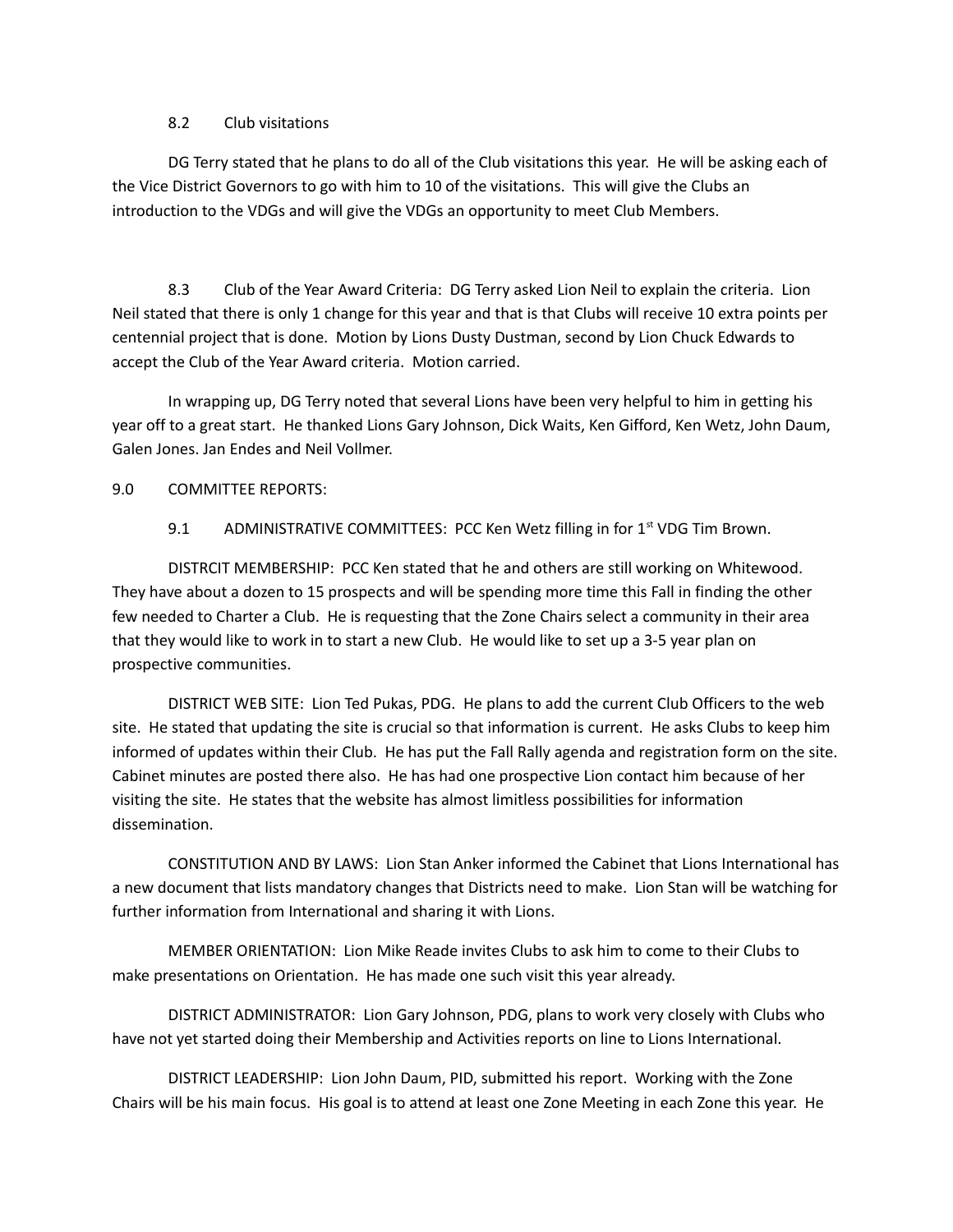will be a presenter at the Fall Rally this year. He plans to contact all new members this year. He noted that there are potential leaders in all of our communities and that we need to convince them to join our Clubs.

FALL RALLY:  $1<sup>st</sup> VDG$  Terry stated that the program for the Fall Rally is coming along very nicely and he thinks that those programs will be very productive. He reminded Lions to reserve their rooms at the main Motels by July 31 in order to receive the room discount.

# 9.2 SERVICE COMMITTEES: 2<sup>nd</sup> VICE DISTRCIT GOVERNOR BEA GIFFORD

2<sup>ND</sup> VDG LION BEA reported that she had received several Committee Chairpersons reports and asked them to share their reports with the Cabinet:

LEO & LIONS OPPORTUNITY FOR YOUTH: LOIN Nathan Chicoine reported that he is setting one his plan for the year. He has a goal of starting one new Leo Club this year.

LEADER DOG: Lion Donna Wetz reported that Leader Dog has reached its Kennel Redesign goal. She has set a goal of 100% participation by 5SW Clubs of contributions to Leader Dog. These annual contributions go to the yearly ongoing expenses. She will be sending an informational letters and emails to ALL 5SW Club Secretarys explaining the Leader Dog program. She is also available to attend Club Meetings with a program on Leader Dog. She noted that the Custer Leo Club has selected Leader Dog as their signature project.

DIABETES: IPDG Charles Edwards noted that he is a diabetic and has a personal deep concern about preventing diabetes. He stated that he is willing to go out to Clubs to present programs on diabetes. Lion Chuck pointed out the Lions International has a section on their web site dedicated to diabetes information.

PEACE POSTER: Lion Marjorie Adams reminded Members that the Peace Poster Kit is available and must be ordered by October  $1<sup>st</sup>$  in order for Clubs to enter their Club sponsored poster into the District Contest. She will be sending a letter out to Secretaries of all SW Clubs sharing this information.

PUBLIC INFORMATION AND LIONS INFORMATION: DG Terry Peterson noted that the first District Newsletter has been published and mailed out already. He thanked Clubs for sending him information for it and encourages all Clubs to use it for publicizing their Club Activities.

ENVIRONMENT: DG Terry stated that he has appointed Lion Ken Miller as the Chairperson and that he will be working with Lion Ken on a program.

SIGHT, SPEECH AND HEARING: PDG Ken Gifford reported on his goals for the year. He noted that his goals are predominately set by the SD Lions Foundation. He noted though that individual Clubs may establish goals on their own behalf. His goals include identifying entities which share a goal of screening children; setting a goal of screening 30,000 or more South Dakota preschool children ages 1-5;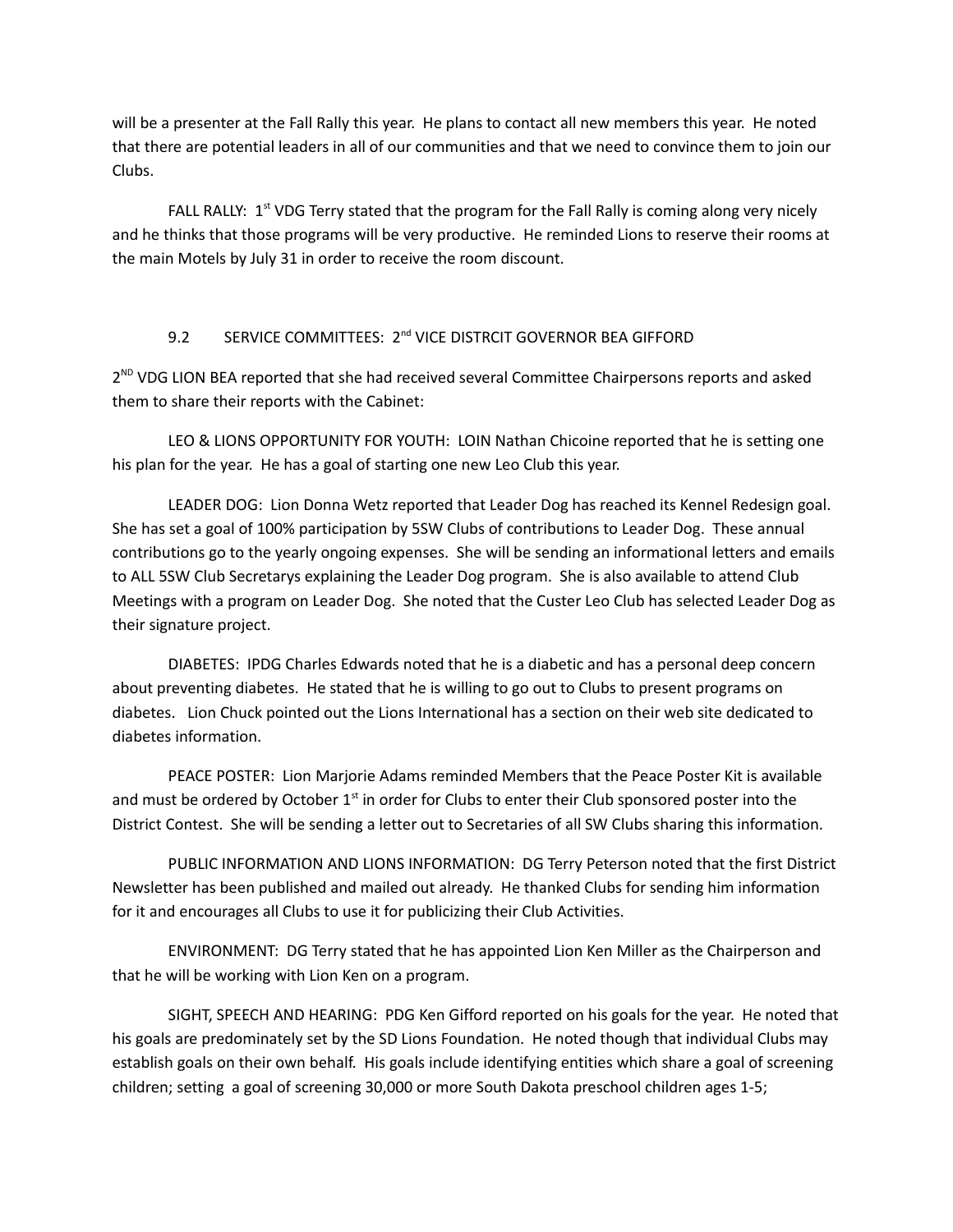increasing the Specific Assistance Grant budget to \$75,000 and purchasing 500 new boxes for collecting used eye glasses.

At this point, DG Terry introduced his spouse, Sandy, who arrived with lunch and the balance of the Cabinet meeting.

9.3 REGION CHAIRPERSON REPORT: PID JOHN DAUM REPORTED FOR LION GALEN JONES, PDG, who needed to leave to go to work.

6 of the 7 Zone Chairpersons were in attendance at the Cabinet Meeting. Lion John stated that Zone Chairs have big tasks for the year. They are vitally important for the function of the District. The Zone Chairs are encouraged to talk about the Centennial year and celebrations this year. He also noted that he will be making a presentation at the Fall Rally and his topic will have to with "Change".

10.0 OLD BUSINESS

10.1 MD5 REGINA CONVENTION: DG Terry reported that everyone had a lot of fun. The Leadership Forum was very good and well attended. In the MD Contests, our District did very well as indicated by winning most of the catagories. He summed the Convention up by stating that it was a good convention.

10.2 Tabled item of a monetary contribution to PID Patty Hills campagn for  $3^{rd}$  IVP: No action taken.

10.3 Proud Lion Award: PDG Gary Watzel questioned whether the District was still awarding new members with the Proud Lion Award. He had not heard any information on it recently. DG Terry assured him that the award was still available.

10.4 Presentation: IPD Charles Edwards took this time to present some tokens of appreciation to District Governor Terry—gavel, ink pen, sticky noted, candy, etc. Very necessary items.

10.5 College/University Lions Club Members dues: In response to an inquiry from the Past District Governors Association asking whether 5SW waives District dues for such Members, the Cabinet Secretary was asked to note in the minutes that those dues are waived.

# 11.0 NEW BUSINESS:

11.1 FALL RALLY COMMITTEE REPORT: Lion Jan Endes noted that Zone 6 Lions Clubs are hosting District 5SW Lions Club Members for the Fall Rally. It will be held in Murdo on Sept 23 & 24. She handed out a Tentative Agenda and Registration Form. Most events will held at the Sportsmans Club on the north of end of Main Street. Motels are listed on the registration form. A live auction and a silent auction will be held. She asked Clubs to bring or send a Themed basket item for the Auctions. Tail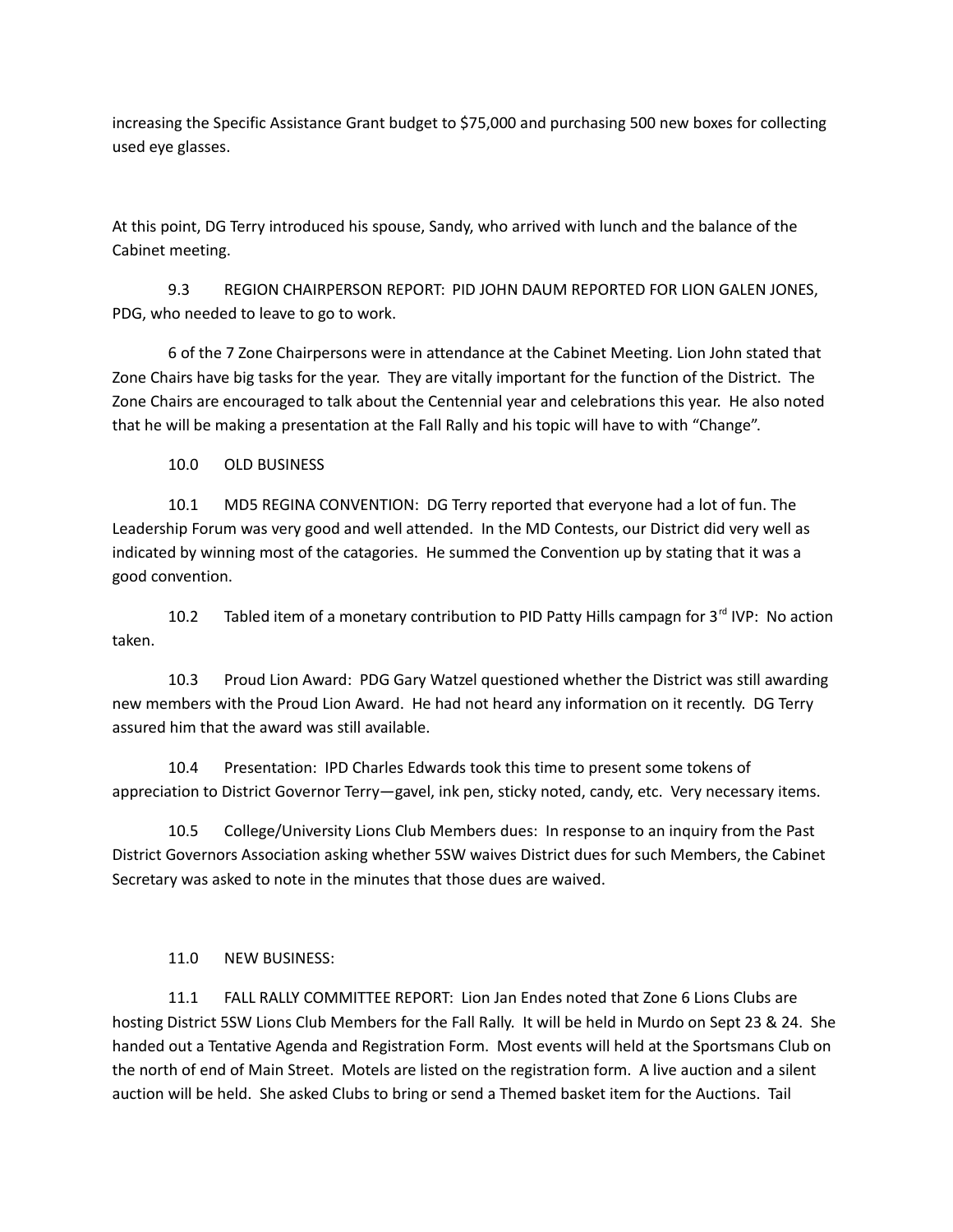Twisting funds will be split between the SD Lions Foundation, the Dakota Lions Sight & Health Foundation and Leader Dog.

11.2 2015 YOUTH EXCHANGE CAMP: Lion Donna Wetz reported on the MD5 2016 Youth Exchange Camp. 5SW sent 4 youth. Darrell Moll of the Rapid City Downtown Club took the youth and went as a Camp Counselor. 5NE will be hosting the 2017 Camp. Lion Donna reported that one SW Youth had won a scholarship to help with expenses to attend a Youth Camp in some other Country. Newell Leo Club Member Joe Jackson was the recipient. He was in France right now. Applications to attend an International Camp for 2017 are due by August  $31<sup>st</sup>$  and can be obtained from Lion Donna.

11.3 SD LIONS FOUNDATION REPORT: Lion John Daum, PID, noted that the Foundation Home Office is in the process of moving. New location will be 3920 S.  $41<sup>st</sup>$  St in Sioux Falls. There is more room for the Foundations uses, such as Offices and Meeting Rooms. A Grand Opening is scheduled for September 30<sup>th</sup>. He reported that the Foundation has purchased 2 Utility Vans in order to go out around the State for the Eye Screenings. 1 Van will be located in each of the 2 Districts. The Board is still working on a final location for the large marble Lions which the Foundation owns. The Foundation is hosting a Lions Day at the SD State Capitol during the 2017 Legislative Session. Date is February 15<sup>th</sup>. Watch for more details.

KIDS-See program screened 11,514 children last Lions year. A great success. 126 Specific Assistance Grant requests were received with 73 being granted, 35 were referred to other agencies and 5 were denied. \$32,534 were awarded.

11.4 DAKOTA LIONS SIGHT & HEALTH REPORT: Lion Collin Keeler reported. The Board of Directors meet on a Quarterly basis. Most recent meeting was in Bismarck last week. The Foundation has had a good year. A Donor Supper is scheduled for October 15<sup>th</sup> in Rapid City. The Foundation partners with medical facilities. Sanford Health began on July  $1<sup>st</sup>$ . Rapid City Regional is also a partner. Several improvements have been made at the Eye Bank facility. Al Berdahl is going out to visit Clubs individually or at regional meetings where he talks about the Foundations work and purposes. He will be visiting Lemmon the end of October.

# 11.5 DISTRICT OFFICER ANNOUNCEMENTS:

PCC Ken Wetz announced that Lion Linda Vollmer intends to run for the position of 2<sup>nd</sup> Vice District Governor at this upcoming Fall Rally.

11.6 FALL RALLY, 2017, INVITAION:

None received.

11.7 MD 5 2017 CONVENTION PLANS: Lion Ken Gifford, PDG, reported that plans are progressing. He and Lion Ken Wetz, PCC, are Co-Chairs. The Convention will be held at The Lodge and Convention Center in Deadwood on May 17-20. He showed a Promotion Video to the Members. Registration forms are on both the MD5 and 5SW web sites. For the Parade, the Committee is asking that ALL Clubs have an entry in it. There is a need for wagons, trailers, etc to carry float participants.